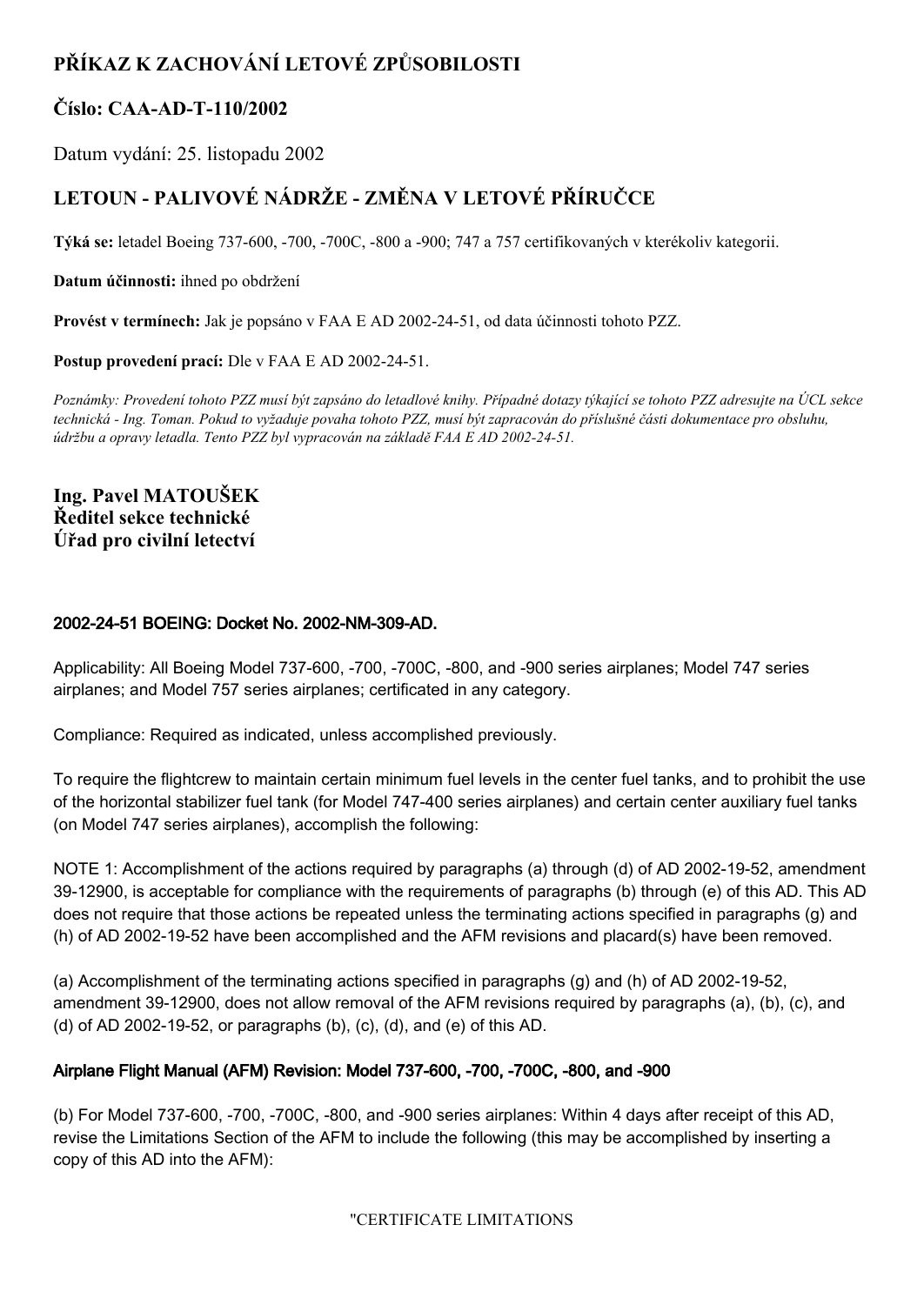The center tank fuel pumps must be OFF for takeoff if center tank fuel is less than 5,000 pounds (2,300 kilograms) with the airplane readied for initial taxi.

Both center tank fuel pump switches must be selected OFF when center tank fuel quantity reaches approximately 1,000 pounds (500 kilograms) during climb and cruise or 3,000 pounds (1,400 kilograms) during descent and landing. The fuel pumps must be positioned OFF at the first indication of fuel pump low pressure.

The CWT fuel quantity indication system must be operative to dispatch with CWT mission fuel.

Note

The CONFIG indicator will annunciate when center tank fuel exceeds 1,600 pounds (800 kilograms) and the center tank fuel pump switches are OFF. Do not accomplish the CONFIG non-normal procedure prior to or during takeoff with less than 5,000 pounds (2,300 kilograms) of center tank fuel or during descent and landing with less than 3,000 pounds (1,400 kilograms) of center tank fuel.

#### Note

In a low fuel situation, both center tank pumps may be selected ON and all center tank fuel may be used.

If the main tanks are not full, the zero fuel gross weight of the airplane plus the weight of center tank fuel may exceed the maximum zero fuel gross weight by up to 5,000 pounds (2,300 kilograms) for takeoff, climb and cruise and up to 3,000 pounds (1,400 kilograms) for descent and landing, provided that the effects of balance (CG) have been considered.

If a center tank fuel pump fails with fuel in the center tank, accomplish the FUEL PUMP LOW PRESSURE non-normal procedure.

When defueling center or main wing tanks, the Fuel Pump Low Pressure indication lights must be monitored and the fuel pumps positioned to OFF at the first indication of fuel pump low pressure. Defueling with passengers on board is prohibited.

# **The limitations contained in this AD supersede any conflicting basic airplane flight manual limitations."**

## **AFM Revision: Model 747100, 200B, 200F, 200C, 100B, 300, 100B SUD, 747SR, and 747SP**

(c) For Model 747100, 200B, 200F, 200C, 100B, 300, 100B SUD, 747SR, and 747SP series airplanes: Within 4 days after receipt of this AD, revise the Limitations Section of the AFM to include the following (this may be accomplished by inserting a copy of this AD into the AFM):

## "CERTIFICATE LIMITATIONS

Fueling and use of the center auxiliary fuel tank and auxiliary fuel tanks 1 and 4 (if installed) is prohibited.

The center wing tank (CWT) must contain a minimum of 17,000 pounds (7,700 kilograms) of fuel prior to engine start, if the CWT override/jettison pumps are to be selected ON during flight.

The CWT fuel quantity indication system must be operative to dispatch with CWT mission fuel.

Both CWT override/jettison pump switches must be selected OFF at or before the CWT fuel quantity reaches 7,000 pounds (3,200 kilograms), if the CWT fuel quantity is less than 50,000 pounds (22,700 kilograms) prior to engine start. The CWT override pumps may be selected ON during stabilized cruise conditions. Both CWT override/jettison pump switches must be selected OFF at or before the CWT fuel quantity reaches 3,000 pounds (1,400 kilograms).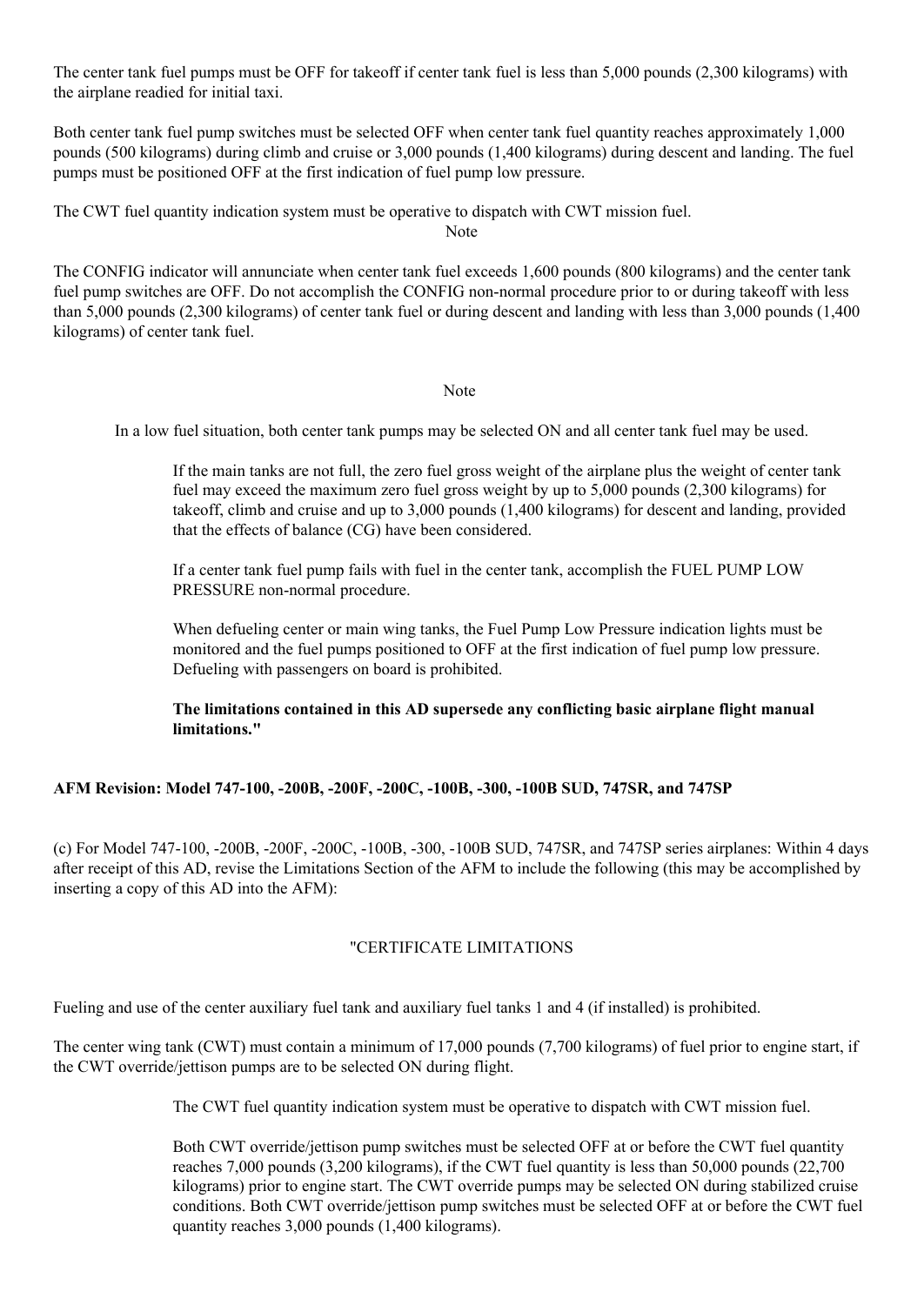Both CWT override/jettison pump switches must be selected OFF at or before the CWT fuel quantity reaches 3,000 pounds (1,400 kilograms), if the CWT fuel quantity is greater than or equal to 50,000 pounds (22,700 kilograms) prior to engine start.

Both CWT override/jettison pumps must be selected OFF when either CWT override/jettison fuel pump low pressure light illuminates.

#### Warning

Do not reset a tripped fuel pump circuit breaker.

#### Warning

Do not cycle the CWT pump switches from ON to OFF to ON with any continuous low pressure indication present.

Note

The CWT may be emptied normally in an emergency fuel jettison.

Note

In a low fuel situation, both CWT override/jettison pumps may be selected ON and all CWT fuel may be used.

If a center wing tank pump fails with fuel in the center tank, shut off the affected fuel pump.

If the main tanks are not full, the zero fuel gross weight of the airplane plus the weight of CWT tank fuel may exceed the maximum zero fuel gross weight by up to 7,000 pounds (3,200 kilograms) for takeoff, climb, cruise, descent, and landing, provided that the effects of balance (CG) have been considered.

When defueling center or main wing tanks, the Fuel Pump Low Pressure indication lights must be monitored and the fuel pumps positioned to OFF at the first indication of fuel pump low pressure. Defueling with passengers on board is prohibited.

### **The limitations contained in this AD supersede any conflicting basic airplane flight manual limitations."**

AFM Revision: Model 747-400, -400D, and -400F

(d) For Model 747400, 400D, and 400F series airplanes: Within 4 days after receipt of this AD, revise the Limitations Section of the AFM to include the following (this may be accomplished by inserting a copy of this AD into the AFM):

#### **"CERTIFICATE LIMITATIONS**

Fueling and use of the horizontal stabilizer tank (if installed) is prohibited if a placard prohibiting its use is installed.

The center wing tank (CWT) must contain a minimum of 17,000 pounds (7,700 kilograms) prior to engine start, if the CWT override/jettison pumps are to be selected ON during flight.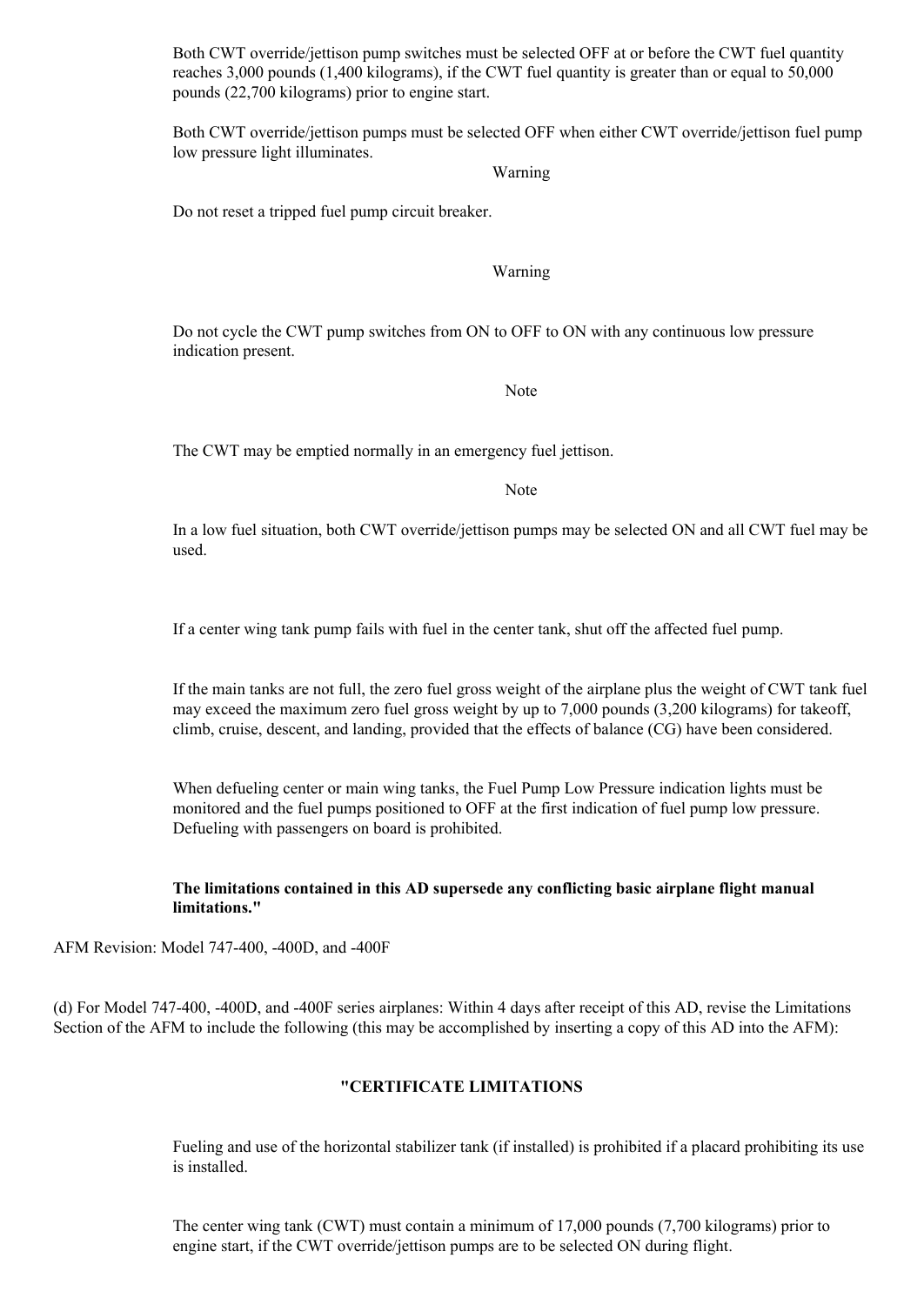The CWT fuel quantity indication system must be operative to dispatch with CWT mission fuel.

Both CWT override/jettison pump switches must be selected OFF at or before CWT fuel quantity reaches 7,000 pounds (3,200 kilograms), if CWT fuel quantity is less than 50,000 pounds (22,700 kilograms) prior to engine start. The CWT override pumps may be selected ON during stabilized cruise conditions. Both CWT override/jettison pump switches must be selected OFF at or before the CWT fuel quantity reaches 3,000 pounds (1,400 kilograms).

Note

With CWT override/jettison pumps selected OFF and CWT fuel quantity greater than 6,000 pounds (2,800 kilograms), the FUEL OVRD CTR L & R EICAS messages will be displayed. Do not accomplish the associated non-normal procedure.

Both CWT override/jettison pump switches must be selected OFF at or before CWT fuel quantity reaches 3,000 pounds (1,400 kilograms), if CWT fuel quantity is greater than or equal to 50,000 pounds (22,700 kilograms) prior to engine start.

Both CWT override/jettison pumps must be selected OFF when either CWT override/jettison fuel pump low pressure light illuminates.

#### Warning

Do not reset a tripped fuel pump circuit breaker.

#### Warning

Do not cycle CWT override/jettison pump switches from ON to OFF to ON with any continuous low pressure indication present.

#### Note

The center wing tank may be emptied normally during an emergency fuel jettison.

Note

In a low fuel situation, both CWT override/jettison pumps may be selected ON and all CWT fuel may be used.

If a center wing tank pump fails with fuel in the center tank, accomplish the FUEL OVRD CTR L, R non-normal procedure.

If the main tanks are not full, the zero fuel gross weight of the airplane plus the weight of CWT tank fuel may exceed the maximum zero fuel gross weight by up to 7,000 pounds (3,200 kilograms) for takeoff, climb, cruise, descent, and landing, provided that the effects of balance (CG) have been considered.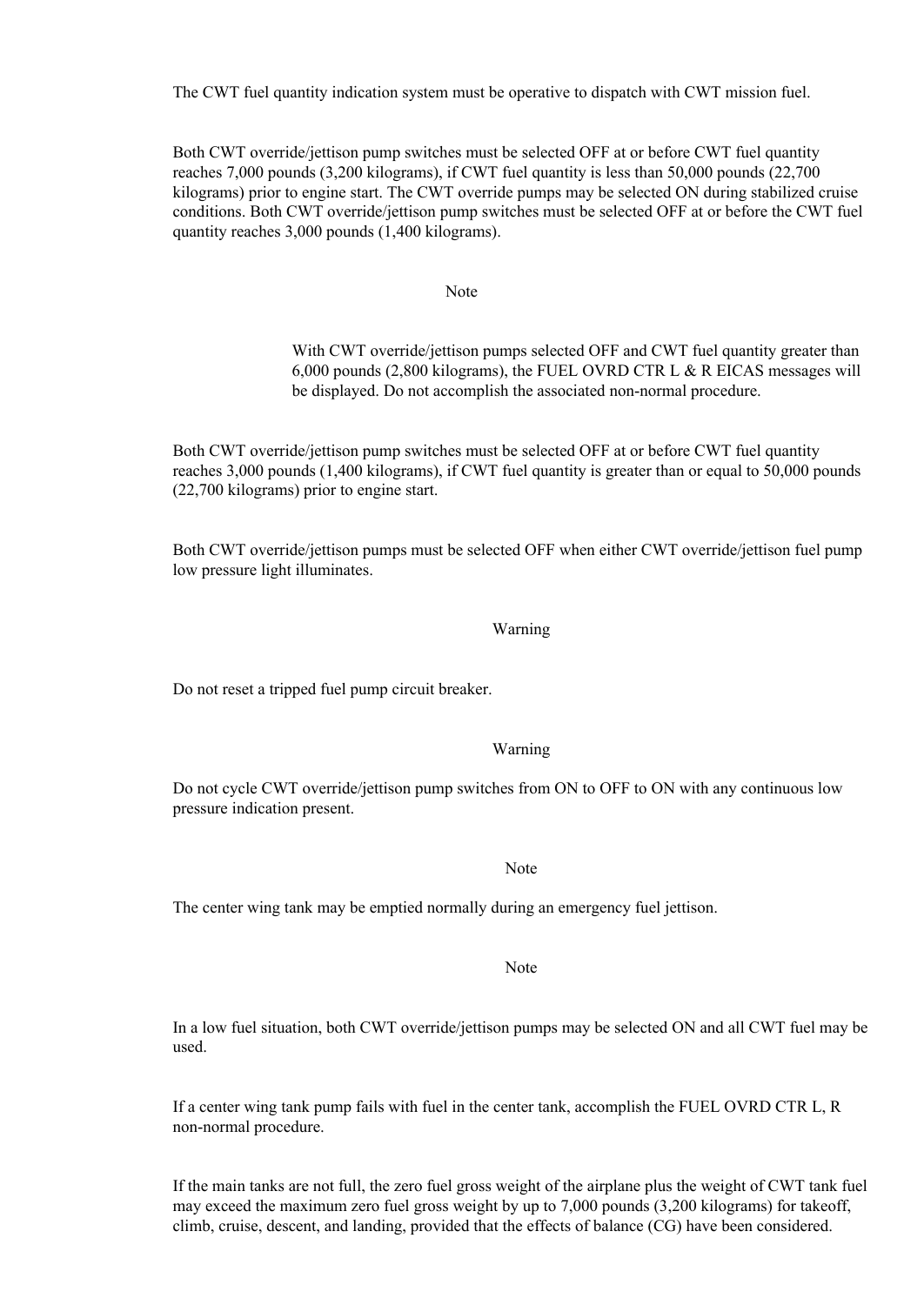When defueling any fuel tanks, the Fuel Pump Low Pressure indication lights must be monitored and the fuel pumps positioned to OFF at the first indication of fuel pump low pressure. Defueling with passengers on board is prohibited.

The limitations contained in this AD supersede any conflicting basic airplane flight manual limitations."

#### **AFM Revision: Model 757**

(e) For Model 757 series airplanes: Within 4 days after receipt of this AD, revise the Limitations Section of the AFM to include the following (this may be accomplished by inserting a copy of this AD into the AFM):

#### "CERTIFICATE LIMITATIONS

The center tank fuel pumps must be OFF for takeoff if center tank fuel is less than 5,000 pounds (2,300 kilograms) with the airplane readied for initial taxi.

Both center tank fuel pump switches must be selected OFF when center tank fuel quantity reaches approximately 1,000 pounds (500 kilograms) during climb, cruise, or descent.

The center tank fuel pumps must be positioned OFF at the first indication of fuel pump low pressure.

The CWT fuel quantity indication system must be operative to dispatch with CWT mission fuel.

#### Warning

Do not reset a tripped fuel pump circuit breaker.

# Note

The FUEL CONFIG light will illuminate when there is fuel in the center tank that exceeds 1,200 pounds (600 kilograms) and the center tank fuel pump switches are OFF. Do not accomplish the associated nonnormal procedure prior to or during takeoff with less than 5,000 pounds (2,300 kilograms) of center tank fuel, unless there is an imbalance between main tanks or fuel is low in either main tank. After canceling the FUEL CONFIG light, monitor fuel quantity indications and accomplish the appropriate non-normal procedure if a main tank imbalance or main tank low fuel quantity occurs.

Note

In a low fuel situation, both center tank pumps may be selected ON and all center tank fuel may be used.

If the main tanks are not full, the zero fuel gross weight of the airplane plus the weight of center tank fuel may exceed the maximum zero fuel gross weight by up to 5,000 pounds (2,300 kilograms) for takeoff, climb, cruise, descent, and landing, provided that the effects of balance (CG) have been considered.

If a center tank fuel pump fails or indicates low pressure with fuel in the center tank, accomplish the